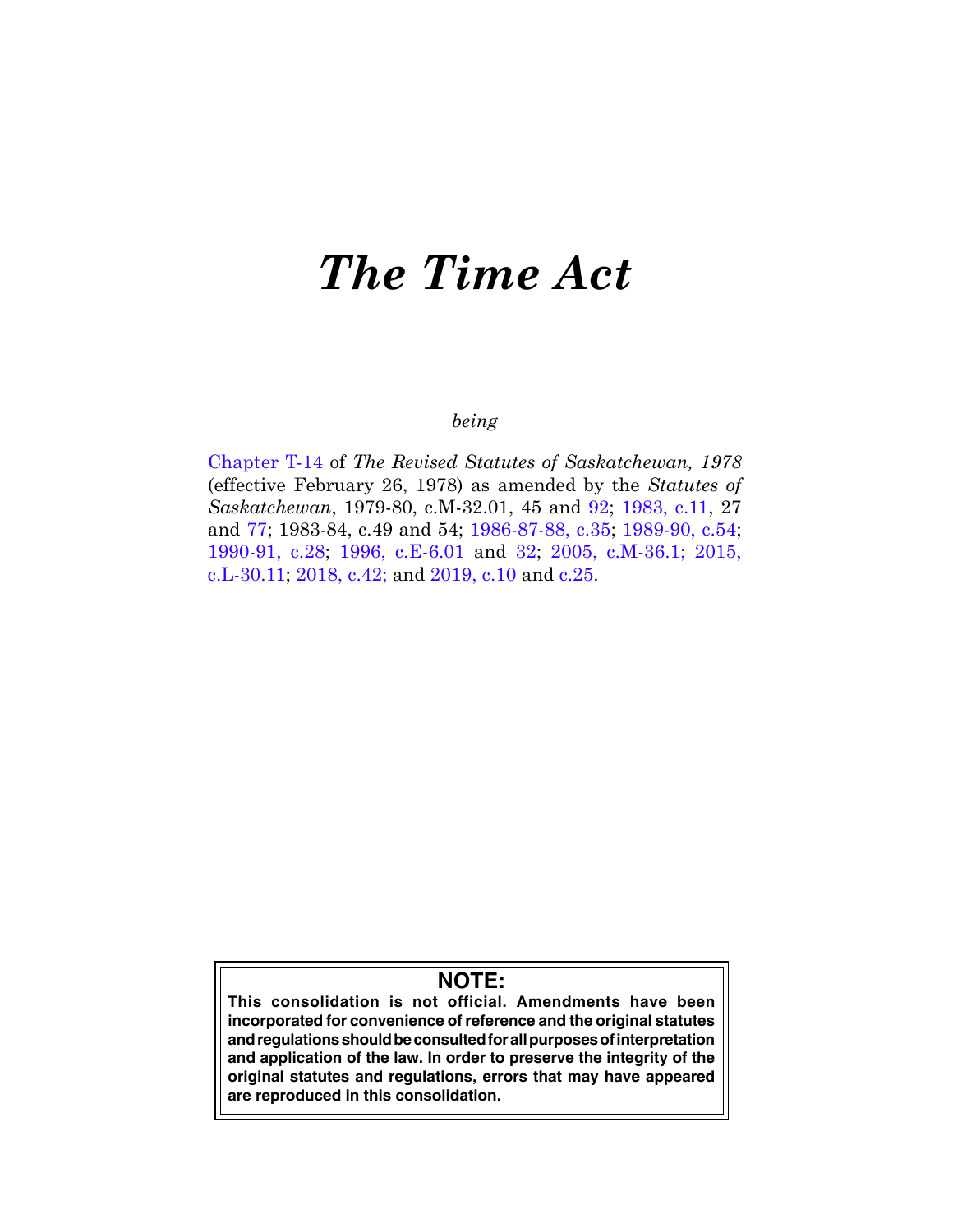# Table of Contents

- Short title
- Interpretation
- Provisions of Act to prevail
- Reference to time
- Non-application of Act
- Time in eastern Saskatchewan and northeastern Saskatchewan
- Time in northwestern Saskatchewan
- Time in certain areas of western Saskatchewan
- Establishment of time option areas in western Saskatchewan
- Taking a vote
- Date for vote and order for issue of writ
- Issue of writ to returning officer
- Notice to be published
- Duties of returning officer
- Evidence of appointment of returning officer
- Form of ballot papers
- Form of ballot papers for northwestern Saskatchewan
- Ballot papers, etc., to be forwarded to the returning officer
- Additional duties of returning officer
- Voting
- Scrutiny and statement of poll by deputy
- Certification of results by returning officer
- Return to writ
- Application of *Local Government Election Act, 2015*
- Irregularities
- Contested vote
- Use and observance of time after taking of vote
- Limitation respecting the taking of subsequent votes
- Regulations
- Expenses
- Offences and penalties

SCHEDULE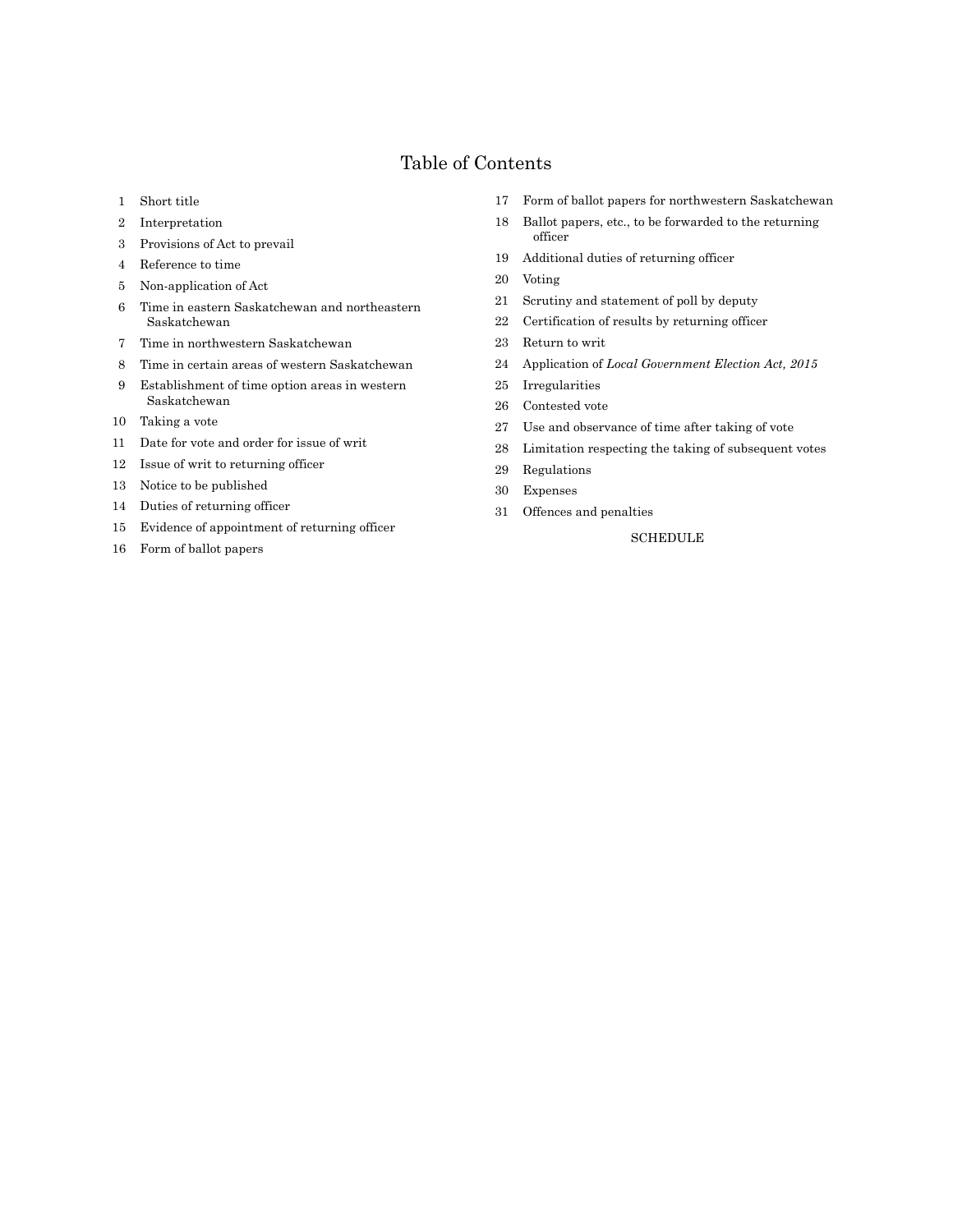## **CHAPTER T-14**

#### An Act respecting Time

#### **Short title**

**1** This Act may be cited as *The Time Act*.

#### **Interpretation**

**2** In this Act:

(a) **"board"** means the board of education of a school division;

(a.1) **"central standard time"** means the time that is six hours behind Greenwich time;

(b) **"Chief Electoral Officer"** means the Chief Electoral Officer appointed under *The Election Act, 1996*;

(c) **"eastern Saskatchewan"** means:

(i) The Prince Albert Rural School Division No. 56 of Saskatchewan;

(ii) The Rosthern School Division No. 49 of Saskatchewan, including that portion of The Wakaw School Division No. 48 of Saskatchewan lying west of the third meridian in the system of Dominion land surveys;

(iii) The Saskatoon (East) School Division No. 41 of Saskatchewan, including the portion of the city of Saskatoon situated outside the division;

- (iv) The Davidson School Division No. 31 of Saskatchewan;
- (v) The Thunder Creek School Division No. 78 of Saskatchewan;
- (vi) The Assiniboia School Division No. 69 of Saskatchewan;
- (vii) The Borderland School Division No. 68 of Saskatchewan;

as altered from time to time under *The Education Act, 1995* and includes that portion of Saskatchewan outside the Northern Saskatchewan Administration District, not included in the school divisions mentioned in subclauses (i) to (vii), that lies east of the third meridian in the system of Dominion land surveys;

(d) **"elector"** means a person who on the day fixed for the taking of a vote under this Act:

(i) is of the age of eighteen years or more; and

(ii) resides within the time option area in which he seeks to vote and has resided within that area for at least six months immediately preceding the day for taking the vote;

(e) **"mountain standard time"** means the time that is seven hours behind Greenwich time;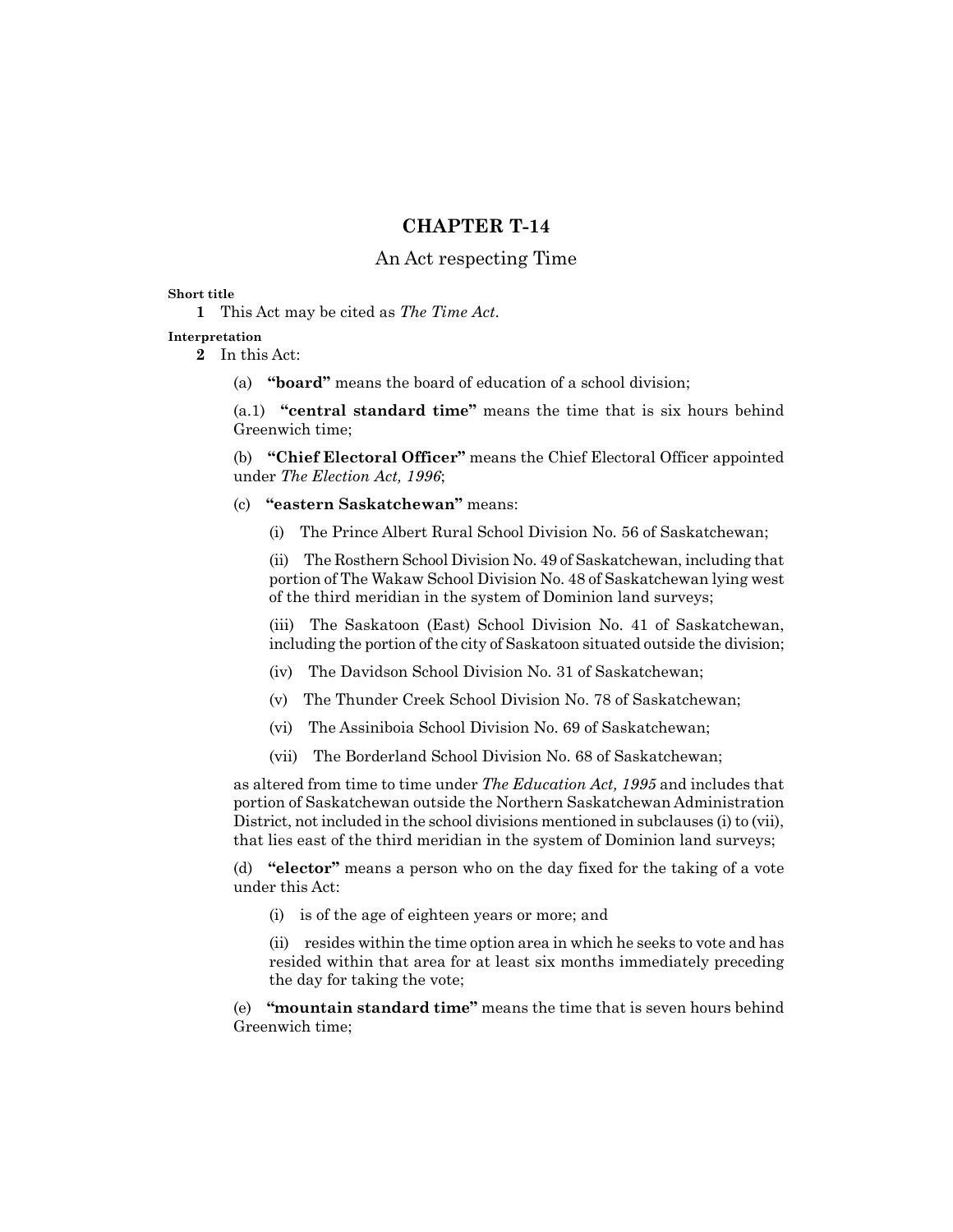4

(f) **"northeastern Saskatchewan"** means that portion of the Northern Saskatchewan Administration District lying east of the third meridian in the system of Dominion land surveys;

(g) **"northwestern Saskatchewan"** means that portion of the Northern Saskatchewan Administration District lying west of the third meridian in the system of Dominion land surveys;

(h) **"school division"** means a school division within the meaning of *The Education Act, 1995*;

(i) **"summer period"** means that period in each year beginning at two o'clock, mountain standard time, in the forenoon of the first Sunday in April and ending at two o'clock, mountain standard time, in the forenoon of the last Sunday in October;

(j) **"time option area"** means:

(i) an area established as a time option area by or under section 9;

(ii) any school division or area constituting a time option area pursuant to subsection 10(3);

(k) **"western Saskatchewan"** means the portion of the province that is south of the southern boundary of the Northern Saskatchewan Administration District and is not included in eastern Saskatchewan;

(l) **"winter period"** means that period beginning at two o'clock, mountain standard time, in the forenoon of the last Sunday in October in any year and ending at two o'clock, mountain standard time, in the forenoon of the first Sunday in April in the following year.

> R.S.S. 1978, c.T-14, s.2; 1979-80, c.45, s.3; 1983, c.77, s.79; 1983-84, c.49, s.13; 1986-87-88, c.35, s.3; 1996, c.E-6.01, s.288; 2019, c25, s.37.

#### **Provisions of Act to prevail**

**3** Subject to section 5, this Act applies notwithstanding the provisions of any other Act and where there is a conflict between this Act and any other Act or any regulation, order, rule, resolution or bylaw made under any other Act the provisions of this Act apply.

R.S.S. 1978, c.T-14, s.3.

#### **Reference to time**

**4** A reference to time in an Act or in any regulation, order, rule, resolution or bylaw made under or pursuant to an Act shall, with respect to the area in the province to which the Act, regulation, order, rule, resolution or bylaw applies, be deemed to be a reference to the time to be used and observed in that area pursuant to this Act.

R.S.S. 1978, c.T-14, s.4.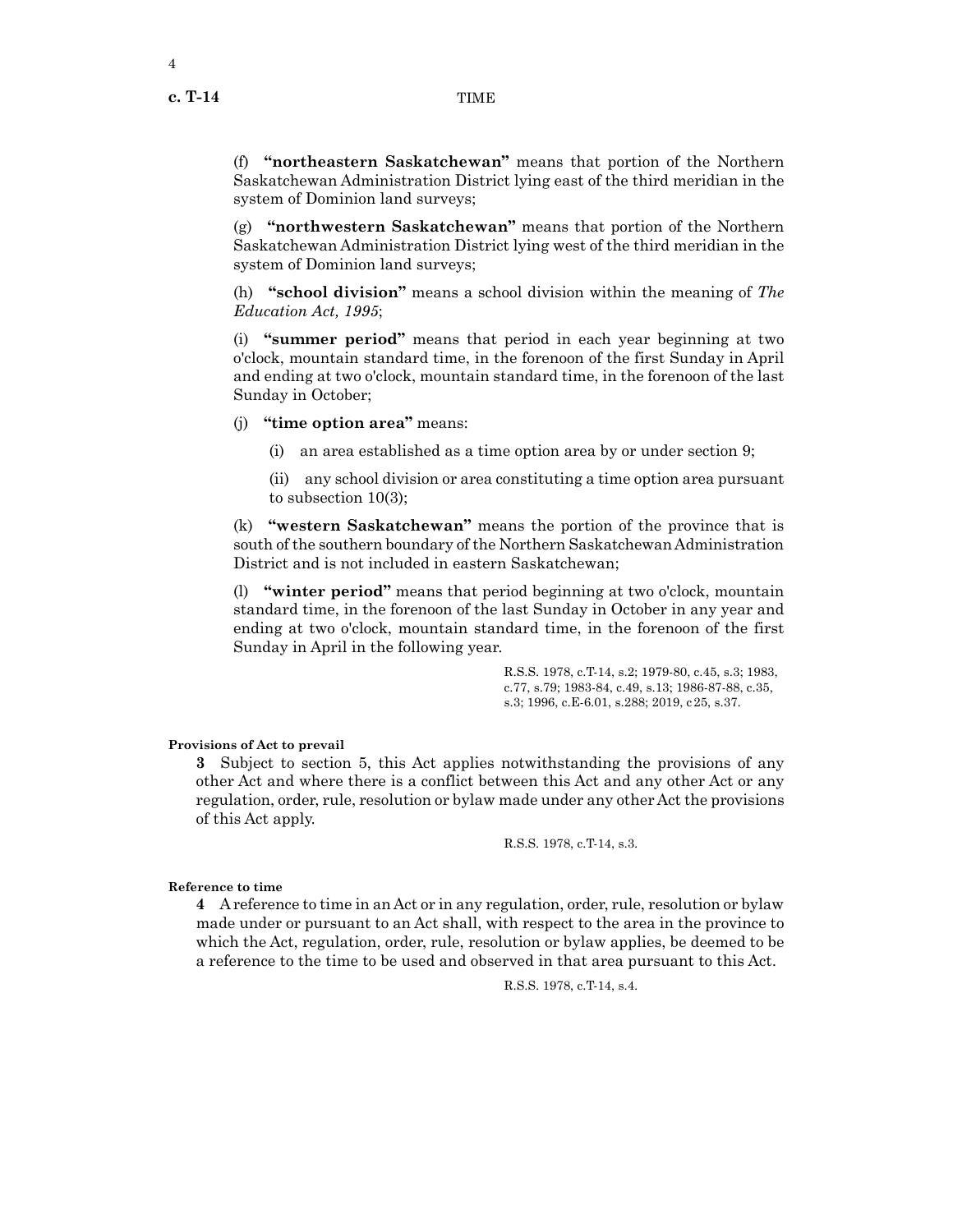# **Non-application of Act**

**5** Nothing in this Act applies to a reference to time in:

(a) *The Lloydminster Charter*; or

(b) any provision of *The Local Government Election Act, 2015* relating to the holding of an election in a rural municipality or to the taking of a vote with respect to any municipal matter in the rural municipality.

2005, c.M-36.1, s.473; 2015, c.L-30.11, s.193.

#### **Time in eastern Saskatchewan and northeastern Saskatchewan**

**6** Central standard time shall be used and observed throughout the year in eastern Saskatchewan and in northeastern Saskatchewan.

R.S.S. 1978, c.T-14, s.6.

#### **Time in northwestern Saskatchewan**

**7** Central standard time shall be used and observed throughout the year in northwestern Saskatchewan except in respect of any portion thereof where a time other than central standard time is decided upon by a majority of the electors voting with respect thereto under this Act whose ballots are not rejected.

> R.S.S. 1978, c.T-14, s.7; 1979-80, c.45, s.4; 1986- 87-88, c.35, s.4.

#### **Time in certain areas of western Saskatchewan**

**8**(1) The time to be used and observed in western Saskatchewan:

(a) during the summer period, is central standard time; and

(b) during the winter period, is mountain standard time, except in respect of any time option area where central standard time is decided upon by a majority of the electors of the time option area voting with respect thereto under this Act whose ballots are not rejected.

(2) Notwithstanding subsection (1), on and from the commencement of the winter period in 1983 and until a vote is taken in accordance with this Act, the time to be used and observed:

(a) in the Battle River Time Option Area:

- (i) during the summer period, is central standard time; and
- (ii) during the winter period, is mountain standard time; and

(b) throughout the year in the Paynton Time Option Area is central standard time.

1983, c.27, s.3.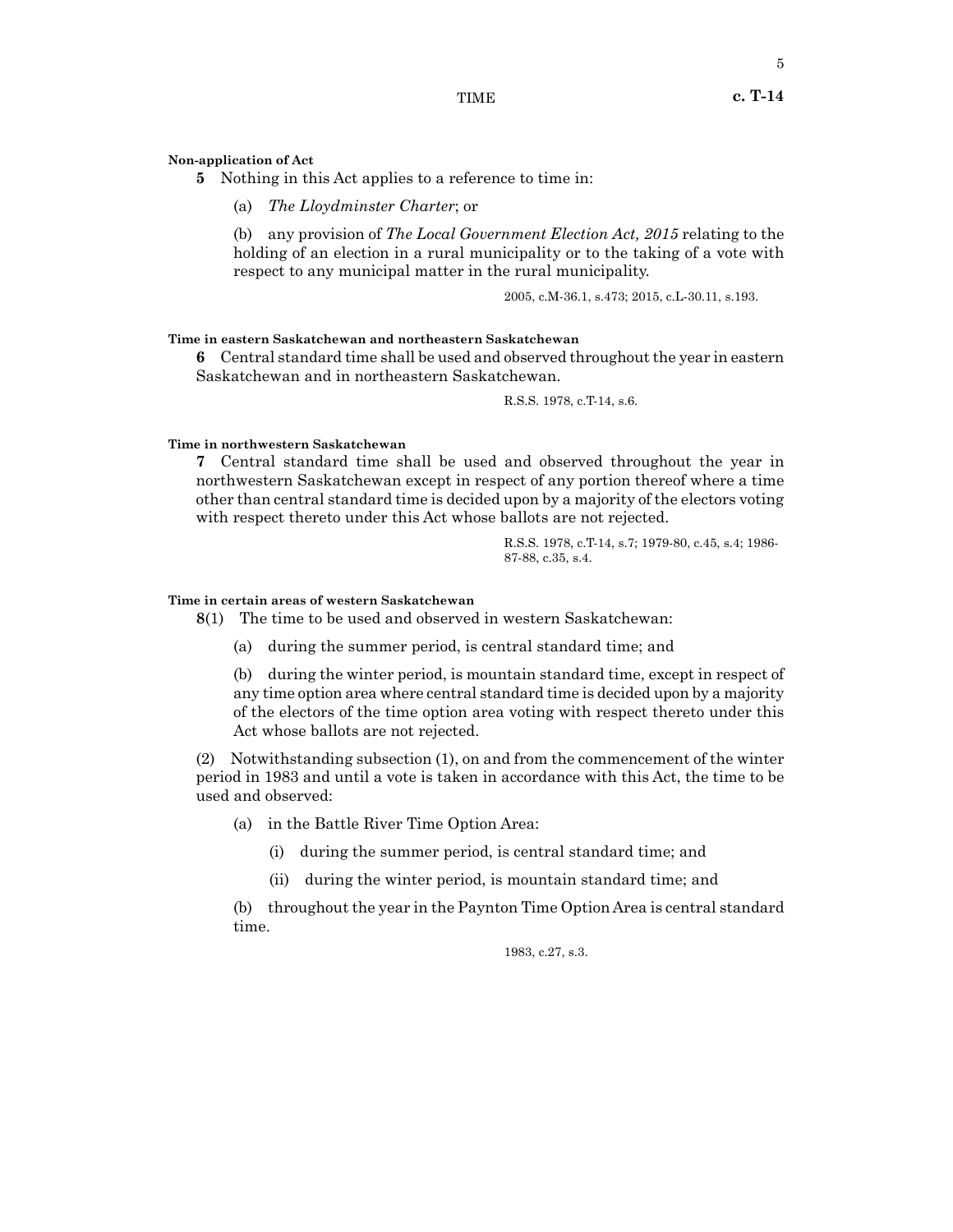**Establishment of time option areas in western Saskatchewan**

**9**(1) There are hereby established in western Saskatchewan the time option areas set forth in the schedule to this Act.

- (2) Any municipality:
	- (a) which or the greater portion of which is conterminous with; or
	- (b) that is surrounded by;

a school division set forth in the schedule to this Act is, for the purposes of this Act, deemed to be a part of that school division.

(3) Where any area in western Saskatchewan other than the city of Lloydminster is not included in a time option area the Lieutenant Governor in Council may, by regulation:

- (a) establish a time option area consisting of:
	- (i) the area; or

(ii) the area and any other area in western Saskatchewan other than the city of Lloydminster that is not included in a time option area;

(b) add the area to an existing time option area.

(4) A regulation establishing a time option area under subsection (3) shall designate the name of the time option area.

> R.S.S. 1978, c.T-14, s.9; 1979-80, c.45, s.5; 1989- 90, c.54, s.4; 1990-91, c.28, s.12; 2005, c.M-36.1, s.473.

#### **Taking a vote**

**10**(1) When requested to do so:

(a) by a resolution of the board of a school division situated within a time option area;

(b) by a resolution of the board of a school division that is not situated within a time option area set forth in the schedule to this Act;

(c) by an order of the member of the Executive Council to whom for the time being the administration of this Act is assigned in respect of any area in northwestern Saskatchewan that is not in a school division; or

(d) by an order of the member of the Executive Council to whom for the time being the administration of this Act is assigned in respect of a time option area established under subsection 9(3) within which there is no school division;

the Chief Electoral Officer must arrange, in accordance with this Act, for the taking of a vote in the time option area, school division or area, as the case may require.

(2) Subject to section 28, a resolution or order requesting the taking of a vote pursuant to subsection (1):

(a) may be passed by the board or made by the member of the Executive Council to whom for the time being the administration of this Act is assigned, as the case may require, at any time;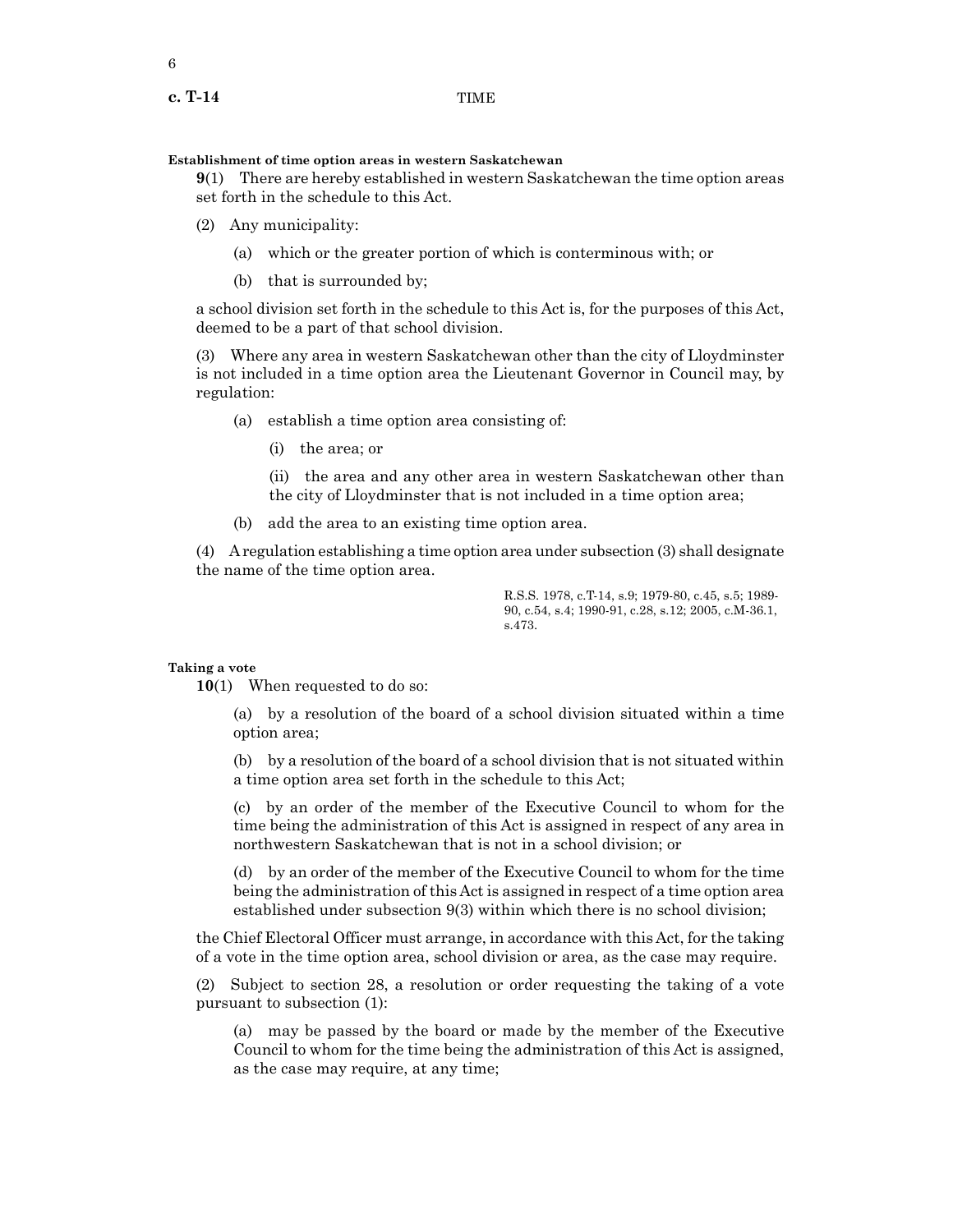#### TIME **c. T-14**

7

(b) shall be passed by the board or made by member of the Executive Council to whom for the time being the administration of this Act is assigned, as the case may require, within thirty days after the day on which the board or minister receives a petition signed by:

(i) at least twenty-five percent of the total number of persons who:

(A) on the date of the submission of the petition are of the age of eighteen years or more; and

(B) are ordinarily resident in the time option area, school division or area in respect of which the vote is to be taken; or

(ii) at least one hundred of the persons mentioned in subclause (i);

whichever is the lesser.

(3) For the purposes of this Act, each school division or area in respect of which a vote is to be taken pursuant to subsection (1) constitutes a time option area and the name of the time option area must correspond to the name of the school division or, in the case of an area mentioned in clause  $(1)(c)$ , to the name given to the area in the order.

> R.S.S. 1978, c.T-14, s.10; 1979-80, c.45, s.6 and c.M-32.01, s.72; 1983, c.11, s.87; 1983-84, c.49, s.13; 1996, c.32, s.14; 2019, c25, s.37.

#### **Date for vote and order for issue of writ**

**11** The Lieutenant Governor in Council shall fix the date and order the issue of writs in the name of the Crown for the taking of the vote mentioned in subsection (1) of section 10.

R.S.S. 1978, c.T-14, s.11; 2019, c25, s.37.

#### **Issue of writ to returning officer**

**12** The writ shall be addressed, and forwarded by registered mail by the Chief Electoral Officer, to the returning officer named in the writ and shall require the votes of the electors to be taken upon the day set forth in the writ and between such hours as may be deemed expedient.

R.S.S. 1978, c.T-14, s.12.

#### **Notice to be published**

**13**(1) The Chief Electoral Officer shall forthwith upon issue of the writ:

(a) publish in *The Saskatchewan Gazette*:

(i) a notice of the writ, naming the time option area in which the vote is to be taken;

(ii) the form of the ballot papers to be used in the taking of the vote;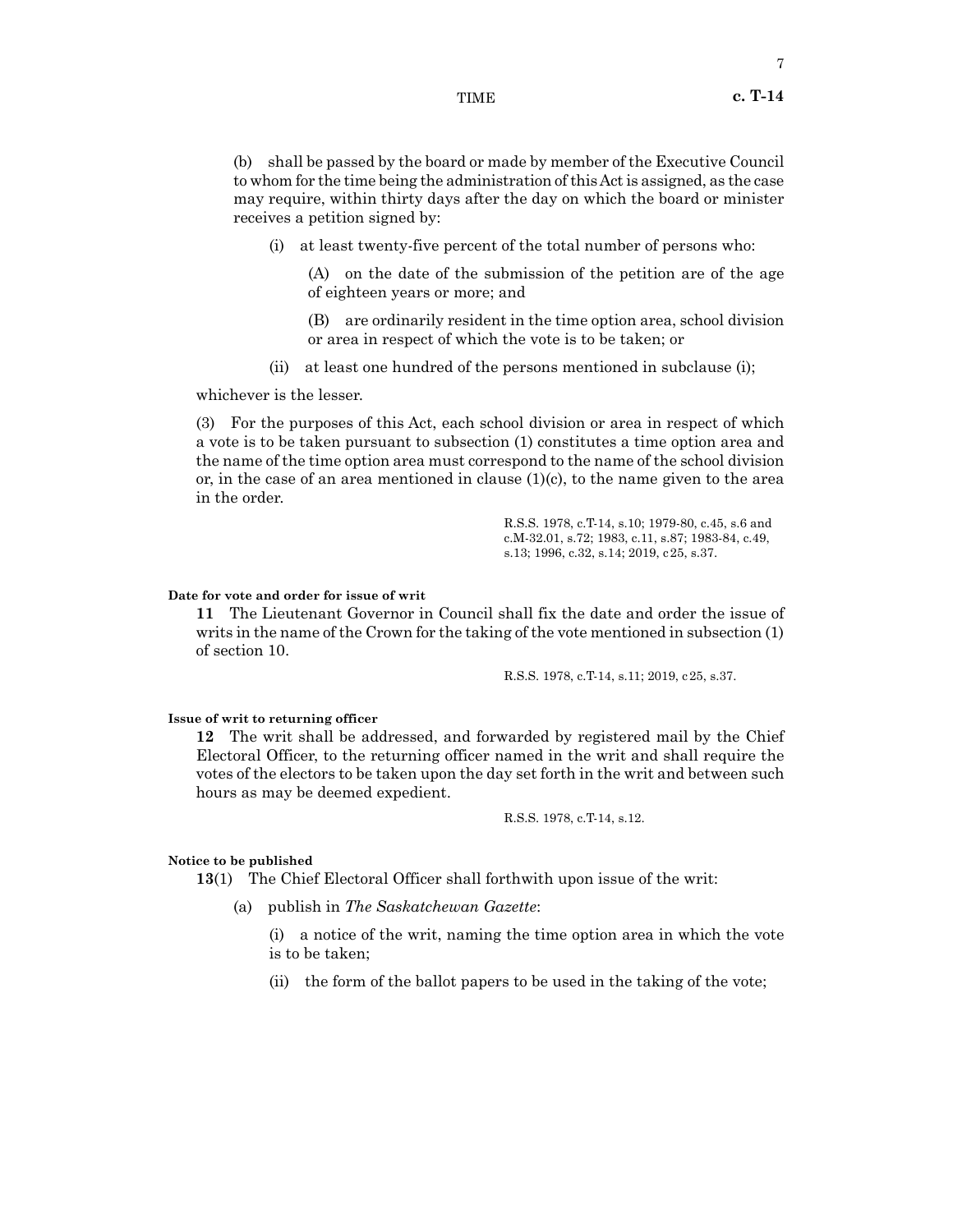**c. T-14** TIME

(b) cause to be inserted in every newspaper published in the time option area, or if there is no newspaper so published, in at least one newspaper circulating therein:

(i) a notice of the taking of the vote;

(ii) the form of the ballot papers to be used in the taking of the vote;

(c) cause to be forwarded to the returning officer named in the writ a printed notice of the vote to be taken together with such number of copies of the notice as he deems necessary;

(d) cause to be printed by the Queen's Printer the ballot papers required for the taking of the vote.

(2) Upon receipt of the notice under subsection (1) the returning officer shall complete the notice, and all copies thereof, with respect to the location of polls and hours of voting and shall immediately post the copies in such public places, as may be designated under this Act, in the time option area.

(3) A returning officer who fails to post the copies of the notice as required by subsection (2), and every person who removes, destroys or defaces any such copy after it has been posted and before the close of the poll, is guilty of an offence and liable on summary conviction to a fine of not less than \$12.50 nor more than \$25 and in default of payment to imprisonment for not less than five days nor more than ten days.

R.S.S. 1978, c.T-14, s.13.

#### **Duties of returning officer**

**14** Immediately upon receipt of the writ the returning officer shall:

(a) endorse on the writ the date on which he receives it and before taking any further action thereon make and subscribe a notice in the prescribed form;

(b) divide the time option area into as many polling divisions as he may deem necessary for the convenience of the voters;

- (c) appoint the necessary deputy returning officers and other officials;
- (d) make all other arrangements necessary for the taking of the vote.

R.S.S. 1978, c.T-14, s.14.

#### **Evidence of appointment of returning officer**

**15** The naming of a person in a writ is sufficient appointment and sufficient evidence of his appointment as returning officer for the purpose mentioned in the writ.

R.S.S. 1978, c.T-14, s.15.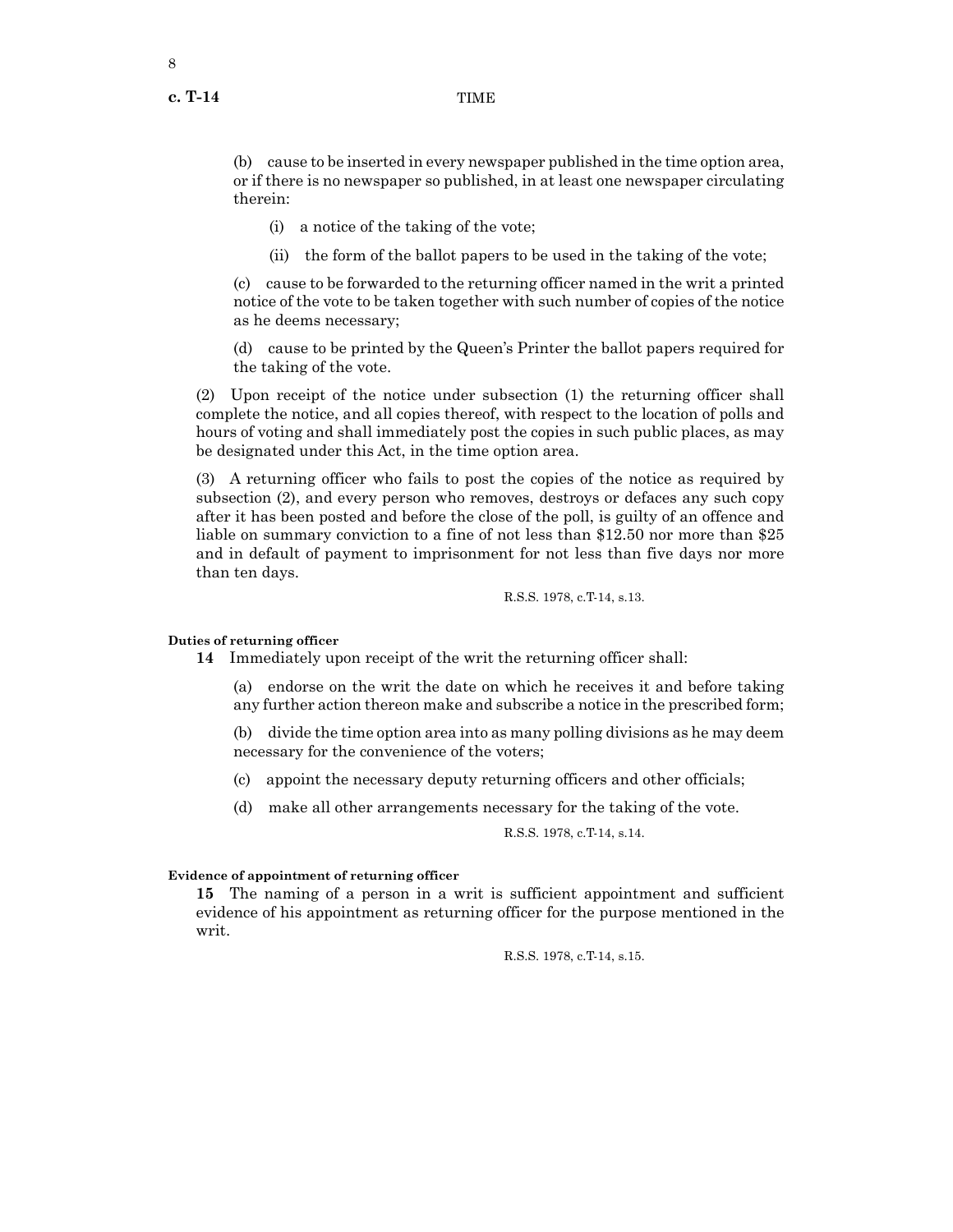#### TIME **c. T-14**

9

#### **Form of ballot papers**

**16** The ballot papers to be used in the taking of a vote respecting the time to be used and observed in a time option area in western Saskatchewan shall be in the following form:

#### *(insert name of time option area)*

Note — Do not write any word or figure on this ballot. Mark your choice by placing a cross (thus, X) on the right hand side in the blank space opposite the time you choose.

| Mountain standard time during the winter period. |
|--------------------------------------------------|
| Central standard time during the winter period.  |
| R.S.S. 1978, c.T.14, s.16.                       |

#### **Form of ballot papers for northwestern Saskatchewan**

**17** The ballot papers to be used in the taking of a vote respecting the time to be used and observed in a time option area in northwestern Saskatchewan shall be in the following form:

#### *(insert name of time option area)*

Note — Do not write any word or figure on this ballot. Mark your choice by placing a cross (thus, X) on the right hand side in the blank space opposite the time you choose.

| Mountain standard time throughout the year.                                                            |  |
|--------------------------------------------------------------------------------------------------------|--|
| Central standard time throughout the year.                                                             |  |
| Mountain standard time during the winter period<br>and central standard time during the summer period. |  |

R.S.S. 1978, c.T-14, s.17; 1983-84, c.54, s.24.

#### **Ballot papers, etc., to be forwarded to the returning officer**

**18** The Chief Electoral Officer shall forward the ballot papers, with the writ and such forms, notices and instructions as may be prescribed by the regulations, to the returning officer in sufficient number for the time option area.

R.S.S. 1978, c.T-14, s.18.

#### **Additional duties of returning officer**

**19**(1) The returning officer shall, prior to the holding of a vote under this Act, furnish every deputy returning officer with at least two copies of sections 185.1 and 185.11 of *The Local Government Election Act, 2015*.

(2) It shall be the duty of the officer presiding at every polling place to place a copy of sections 185.1 and 185.11 of *The Local Government Election Act, 2015* at some place at his polling place where the sections may be seen and read by persons attending at the poll and to see that they are kept so posted during the hours of polling.

R.S.S. 1978, c.T-14, s.19; 2019, c10, s.27.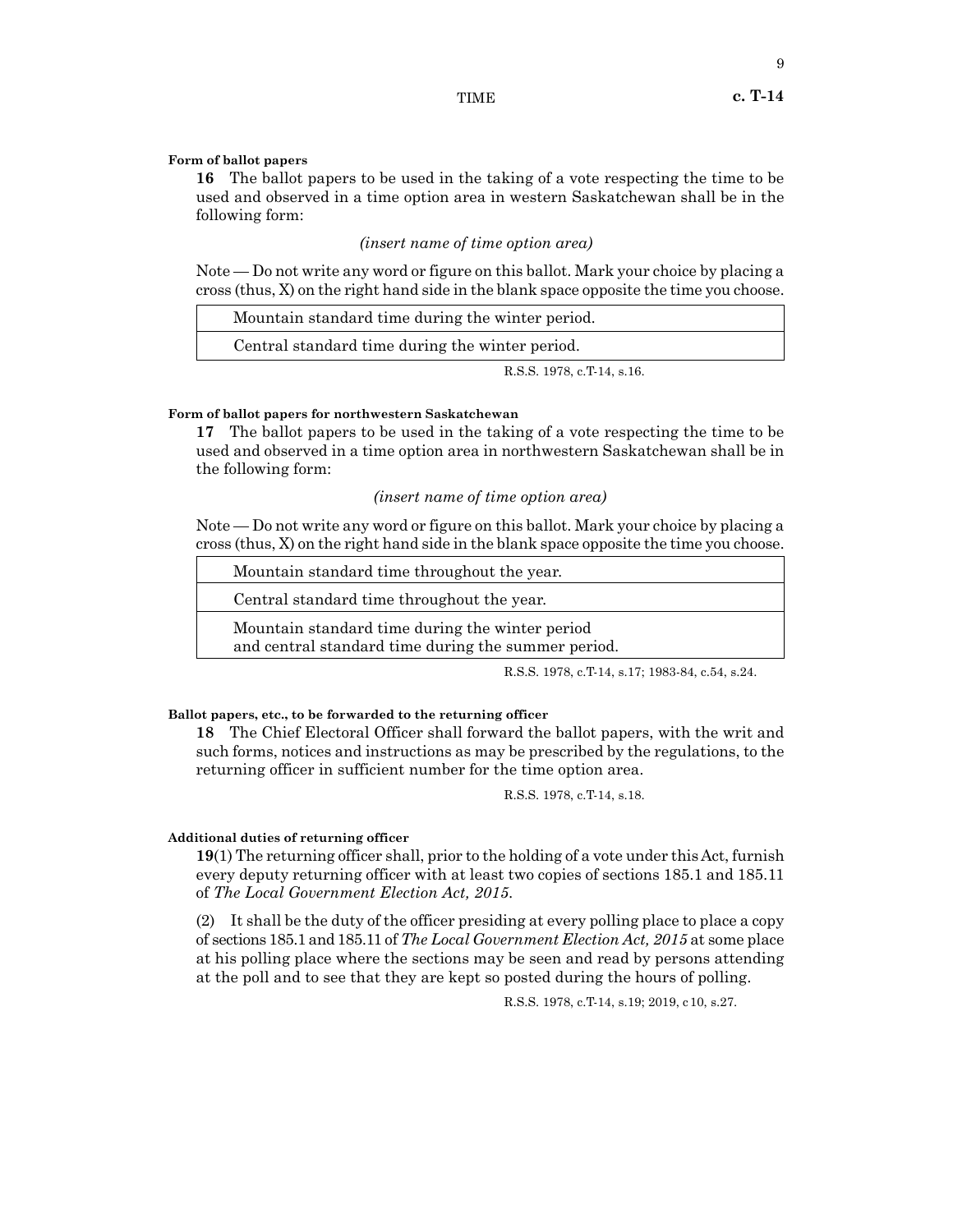**c. T-14** TIME

#### **Voting**

**20**(1) Subject to subsection (2), every person who presents himself for the purpose of voting shall, upon satisfying the deputy returning officer that he is an elector, be given a ballot and permitted to vote.

(2) Where objection is made to the right of any person to vote the deputy returning officer shall, upon the person taking the following oath or affirmation, allow that person to vote:

I,\_\_\_\_\_\_\_\_\_\_\_\_\_\_\_\_\_\_\_\_\_\_\_\_\_\_\_\_\_\_\_\_\_\_\_\_\_\_\_\_\_\_\_\_\_ , do solemnly swear (*or* affirm):

(a) that I am of the age of eighteen years or more;

(b) that I have resided in the time option area in which I now seek to vote for at least six months immediately preceding the day fixed for taking the vote.

(3) Every elector shall be entitled to vote once only during the taking of a vote under this Act.

R.S.S. 1978, c.T-14, s.20.

#### **Scrutiny and statement of poll by deputy**

**21**(1) The results of the poll in each polling division shall be ascertained by a scrutiny to be conducted by the deputy returning officer in the presence and subject to the inspection of such scrutineers as are authorized by regulation to be present and are present.

(2) The scrutiny shall commence as soon as practicable after the closing of the poll and on completion of the scrutiny the deputy returning officer shall prepare a statement of the poll and forward it to the returning officer.

R.S.S. 1978, c.T-14, s.21.

#### **Certification of results by returning officer**

**22** Upon the completion of his final summing up the returning officer shall endorse on the writ a statement certifying in relation to the votes polled:

(a) the number of votes given for each of the times in respect of which the vote was taken;

- (b) the number of ballot papers rejected as spoiled;
- (c) the number of unused ballot papers;

and shall, within ten days of the holding of the final summing up, transmit the writ so endorsed together with all sealed packets of ballots to the Chief Electoral Officer.

R.S.S. 1978, c.T-14, s.22.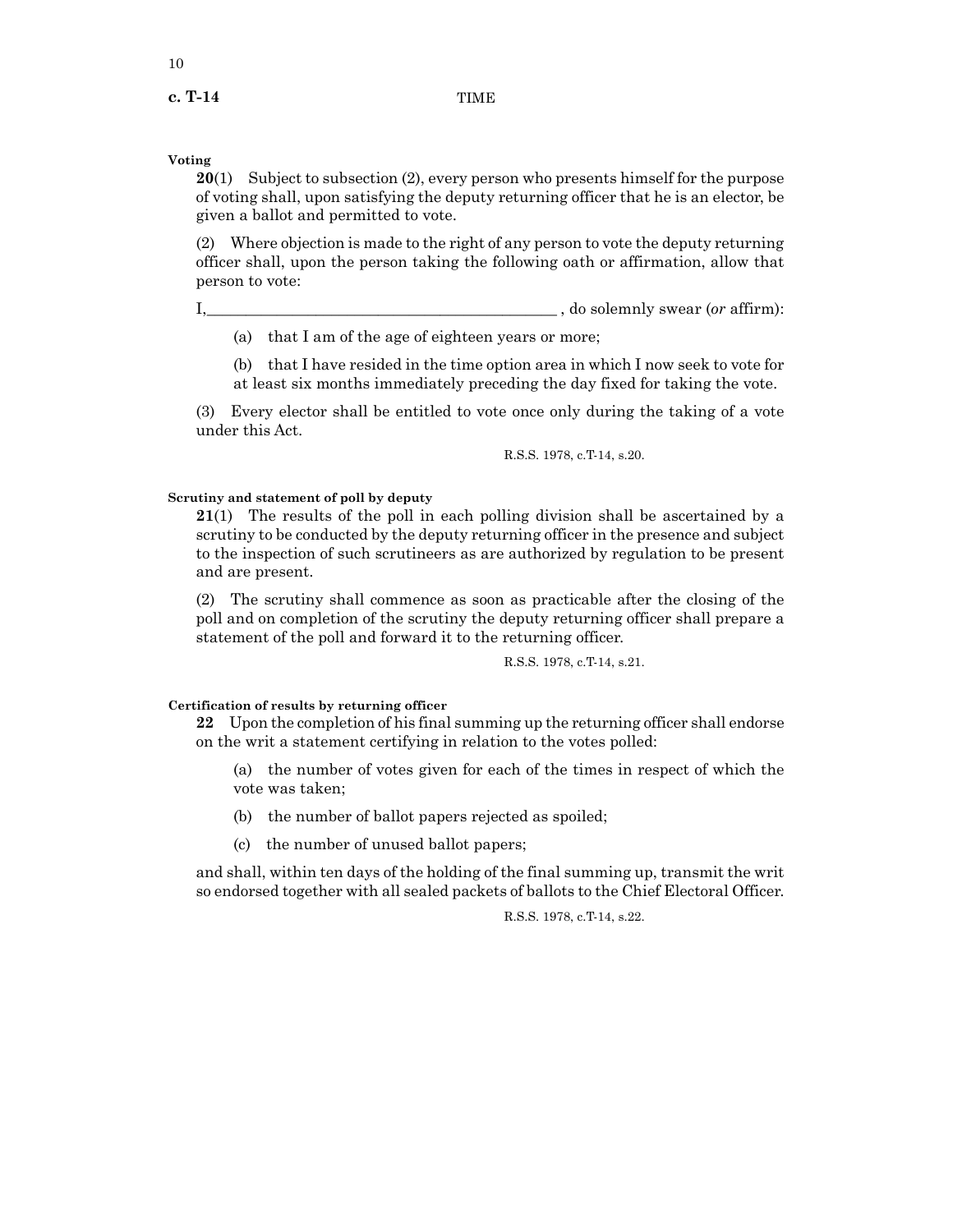#### **Return to writ**

**23** The Chief Electoral Officer shall prepare from the returns endorsed on the writ a statement of:

(a) the total number of votes given for each of the times in respect of which the vote was taken;

(b) the number of ballots rejected as spoiled;

and shall give notice of the final summing up of the votes by publishing a copy of the statement in the *Gazette* within thirty days after the holding of the final summing up.

R.S.S. 1978, c.T-14, s.23.

#### **Application of** *Local Government Election Act, 2015*

**24** Except as otherwise provided in this Act, the provisions of *The Local Government Election Act, 2015* respecting votes on bylaws and questions apply, with any modifications that may be prescribed in the regulations, to a vote taken under this Act.

1983, c.27, s.4; 2015, c.L-30.11, s.193.

#### **Irregularities**

**25** The result of a vote taken under this Act shall not be invalid by reason of non-compliance with the provisions of this Act:

- (a) with regard to the taking of the vote;
- (b) with regard to the counting of the votes;
- (c) by reason of a mistake in the use of forms; or
- (d) by reason of any irregularity;

if it appears that the proceedings were conducted substantially in accordance with this Act and the regulations and that the non-compliance, mistake or irregularity did not affect the result of the vote.

R.S.S. 1978, c.T-14, s.25.

#### **Contested vote**

**26** Subject to section 25, the validity of a vote taken under this Act may be contested before a judge of the Court of Queen's Bench by an elector and the proceedings thereon shall be the same, *mutatis mutandis*, as in the case of a contested election under *The Local Government Election Act, 2015* except that:

(a) the Crown, any minister of the Crown or any employee of the Government of Saskatchewan;

- (b) the board or any employee of the board;
- (c) any person performing duties in connection with the taking of the vote;

shall not be a party or be added by a judge as a party to any proceedings taken under *The Local Government Election Act, 2015* or be liable for any costs in connection with the proceedings.

> R.S.S. 1978, c.T-14, s.26; 1979-80, c.45, s.8 and c.92, s.96; 2018, c42, s.65; 2019, c10, s.27.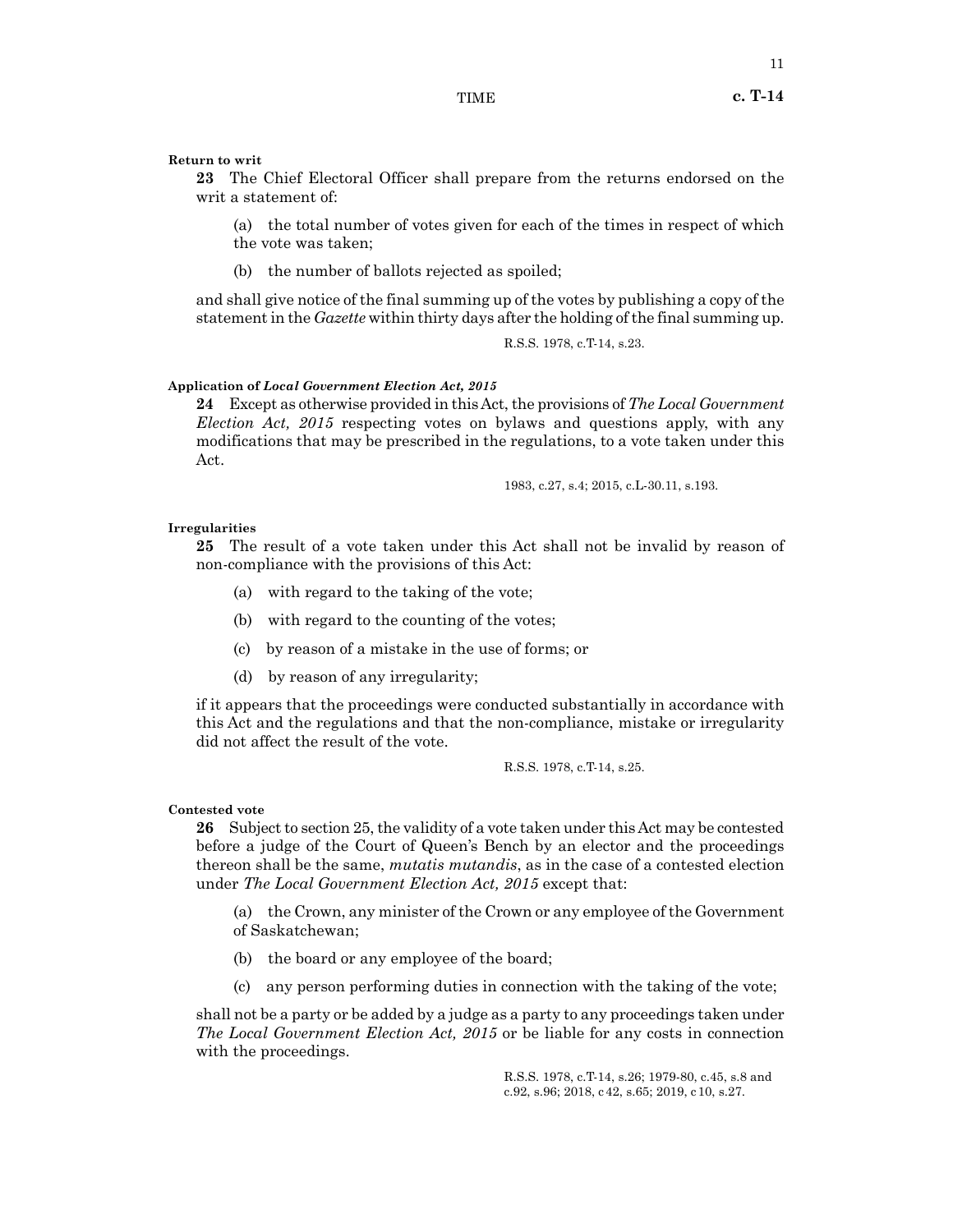**c. T-14** TIME

#### **Use and observance of time after taking of vote**

**27**(1) Where a vote is not contested under section 26, the time decided upon by the vote shall be used and observed on, from and after the commencement of the winter or summer period, as the case may require, next following the expiry of the period during which the vote could have been contested.

(2) Where a vote is contested under section 26 and the vote is not adjudged invalid, the time decided upon by the vote shall be used and observed on, from and after the commencement of the winter or summer period, as the case may require, next following the date of the order of the judge.

R.S.S. 1978, c.T-14, s.27.

#### **Limitation respecting the taking of subsequent votes**

**28** Where a vote is taken pursuant to section 10 in a time option area and the vote is not held invalid no further vote shall be taken in that time option area under this Act unless a period of at least three years has expired since the taking of the latest vote.

R.S.S. 1978, c.T-14, s.28.

#### **Regulations**

**29**(1) The Lieutenant Governor in Council may make all regulations necessary or expedient for the effectual carrying out of this Act and of the proceedings had thereunder, and for the adapting to this Act of the provisions of *The Local Government Election Act, 2015*.

(2) Without limiting the general powers conferred by subsection (1), the Lieutenant Governor in Council may:

(a) cause to be adopted such measures as are necessary for removing any obstacle or the doing of or the omission to do any act of a technical or formal nature by which, or the want of which, the due course of the taking of any vote may be impeded;

(b) provide for any proceeding, matter or thing for which express provision is not made in this Act, or for which only partial provision is made;

(c) prescribe such forms as are deemed necessary;

(d) make such alterations or extensions of the times provided for the doing of any act for the purpose of this Act as are deemed necessary, and make any alteration of dates consequent thereon; and

(e) provide for the selection and appointment of persons to attend at the polling places and act as scrutineers at the voting and counting of the ballots, and prescribe the duties and powers of such scrutineers.

(3) **Repealed.** 1989-90, c.54, s.5.

R.S.S. 1978, c.T-14, s.29; 1979-80, c.45, s.9; 1983, c.27, s.5; 1989-90, c.54, s.5; 2015, c.L-30.11, s.193.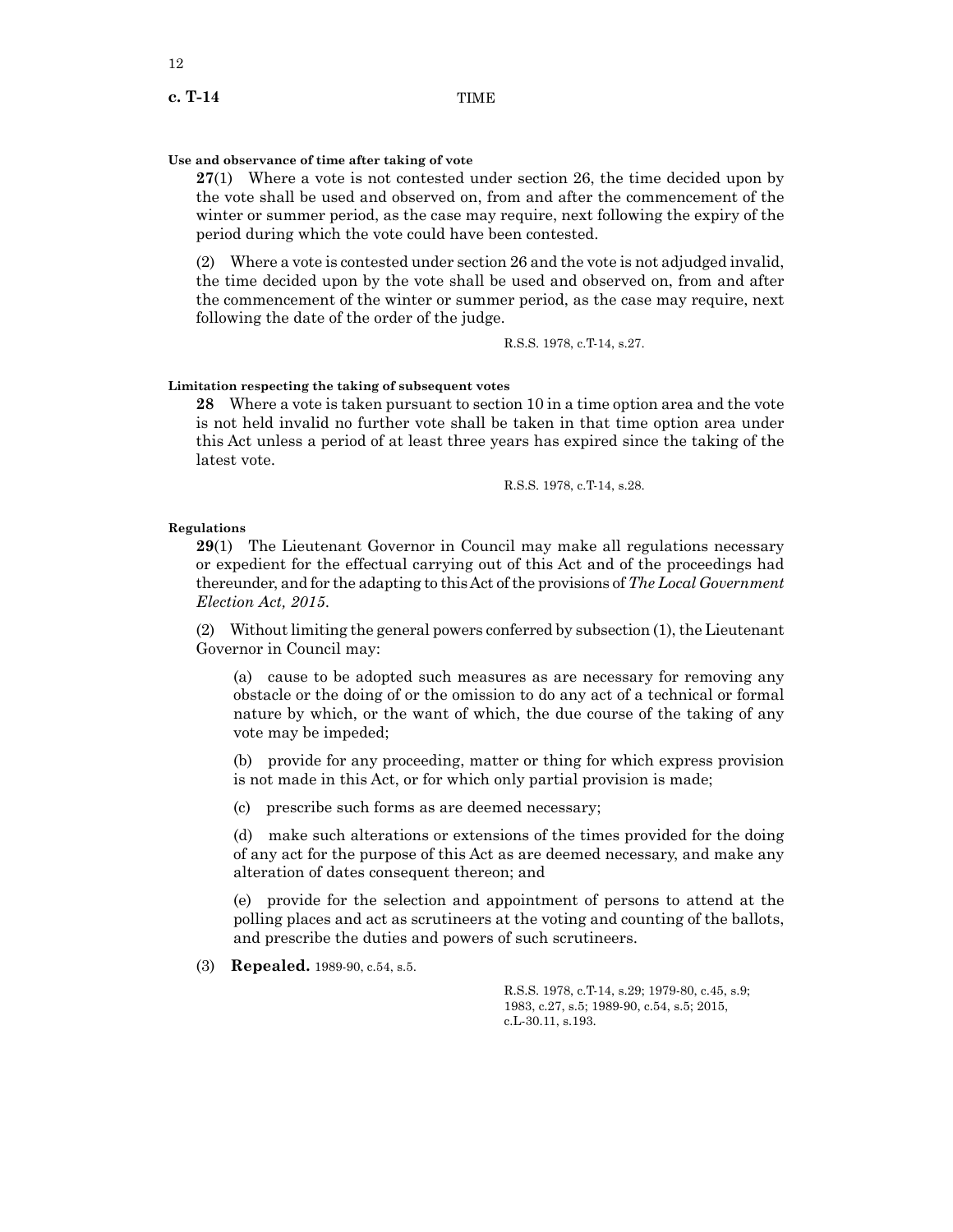#### TIME **c. T-14**

#### **Expenses**

**30**(1) All necessary expenses incurred in or about the taking of a vote pursuant to this Act or otherwise in the execution of the provisions of this Act and all expenses consequent thereupon including the compensation, if any, of the returning officer, deputy returning officers, officials and clerks, except costs related to proceedings taken under *The Local Government Election Act, 2015*, shall be paid by the Chief Electoral Officer out of moneys appropriated by the Legislature for such purposes.

(2) All accounts for services and expenses payable under this section shall be rendered in duplicate, duly certified, and accompanied by satisfactory vouchers showing disbursements made, if any, and shall be forwarded to the Chief Electoral Officer, who shall determine the sums to be allowed and paid, subject to any regulations made by the Lieutenant Governor in Council.

R.S.S. 1978, c.T-14, s.30; 2019, c10, s.27.

#### **Offences and penalties**

**31** Any act done in relation to or connected with any of the proceedings under this Act that is of a like character to any act made punishable when done in relation to or connected with any of the proceedings under *The Local Government Election Act, 2015* is an offence against this Act and also against *The Local Government Election Act* and is punishable in the same manner and to same extent as the corresponding offence would be punishable under *The Local Government Election Act*.

> R.S.S. 1978, c.T-14, s.31; 1979-80, c.45, s.10; 1983, c.27, s.6; 2015, c.L-30.11, s.193.

# **SCHEDULE**

### [*Section 9*]

#### TIME OPTION AREAS IN WESTERN SASKATCHEWAN

| NAME                          | AREA                                                                                                                                         |
|-------------------------------|----------------------------------------------------------------------------------------------------------------------------------------------|
| Battle River Time Option Area | The Battle River School Division No. 60 of Saskatchewan                                                                                      |
| Biggar Time Option Area       | The Biggar School Division No. 50 of Saskatchewan and<br>The St. Gabriel's Roman Catholic Separate School Division<br>No. 23 of Saskatchewan |
| Blaine Lake Time Option Area  | The Blaine Lake School Division No. 57 of Saskatchewan                                                                                       |
| Eastend Time Option Area      | The Eastend School Division No. 8 of Saskatchewan                                                                                            |
| Eston-Elrose Time Option Area | The Eston-Elrose School Division No. 33 of Saskatchewan                                                                                      |
| Gull Lake Time Option Area    | The Gull Lake School Division No. 76 of Saskatchewan                                                                                         |
| Herbert Time Option Area      | The Herbert School Division No. 79 of Saskatchewan                                                                                           |
| <b>NAME</b>                   | AREA                                                                                                                                         |
| Kerrobert Time Option Area    | The Kerrobert School Division No. 44 of Saskatchewan                                                                                         |
| Kindersley Time Option Area   | The Kindersley School Division No. 34 of Saskatchewan                                                                                        |
| Leader Time Option Area       | The Leader School Division No. 24 of Saskatchewan                                                                                            |
| Maple Creek Time Option Area  | The Maple Creek School Division No. 17 of Saskatchewan                                                                                       |